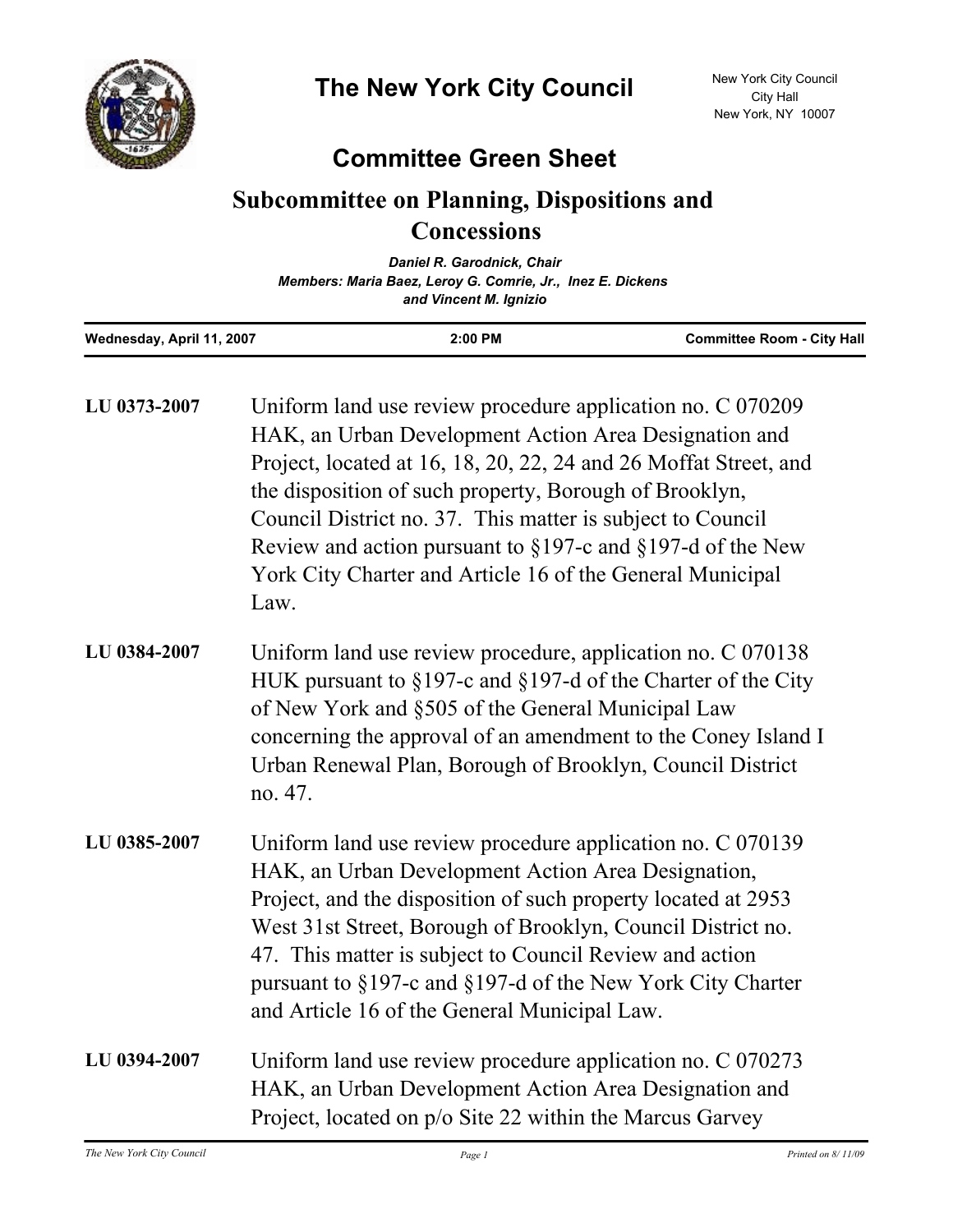Urban Renewal Area, and the disposition of such property, Borough of Brooklyn, Council District no. 42. This matter is subject to Council Review and action pursuant to §197-c and §197-d of the New York City Charter and Article 16 of the General Municipal Law.

- Uniform land use review procedure application no. C 010283 MMX, pursuant to §197-c and §197-d of the New York City Charter concerning an amendment to the City Map, Borough of the Bronx, Council District no. 11 in accordance with Map No. 13098. This application is subject to review and action by the Land Use Committee only if appealed to the Council pursuant to §197-d (b)(2) of the Charter or called up by vote of the Council pursuant to §197-d (b)(3) of the Charter. **LU 0399-2007**
- Uniform land use review procedure application no. C 010284 MMX, pursuant to §197-c and §197-d of the New York City Charter concerning an amendment to the City Map, Borough of the Bronx, Council District no. 11 in accordance with Map No. 13097. This application is subject to review and action by the Land Use Committee only if appealed to the Council pursuant to §197-d (b)(2) of the Charter or called up by vote of the Council pursuant to §197-d (b)(3) of the Charter. **LU 0400-2007**
- Uniform land use review procedure application no. C 070132 PPM, pursuant to §197-c and §197-d of the Charter of the City of New York concerning a special permit under the Zoning Resolution in the Borough of Manhattan, Council District no. 1 for the disposition of one City-Owned property locate at 269 Henry Street. This application is subject to review and action by the Land Use Committee only if appealed to the Council pursuant to §197-d (b)(2) of the Charter or called up by vote of the Council pursuant to  $\S 197-d$  (b)(3) of the Charter. **LU 0413-2007**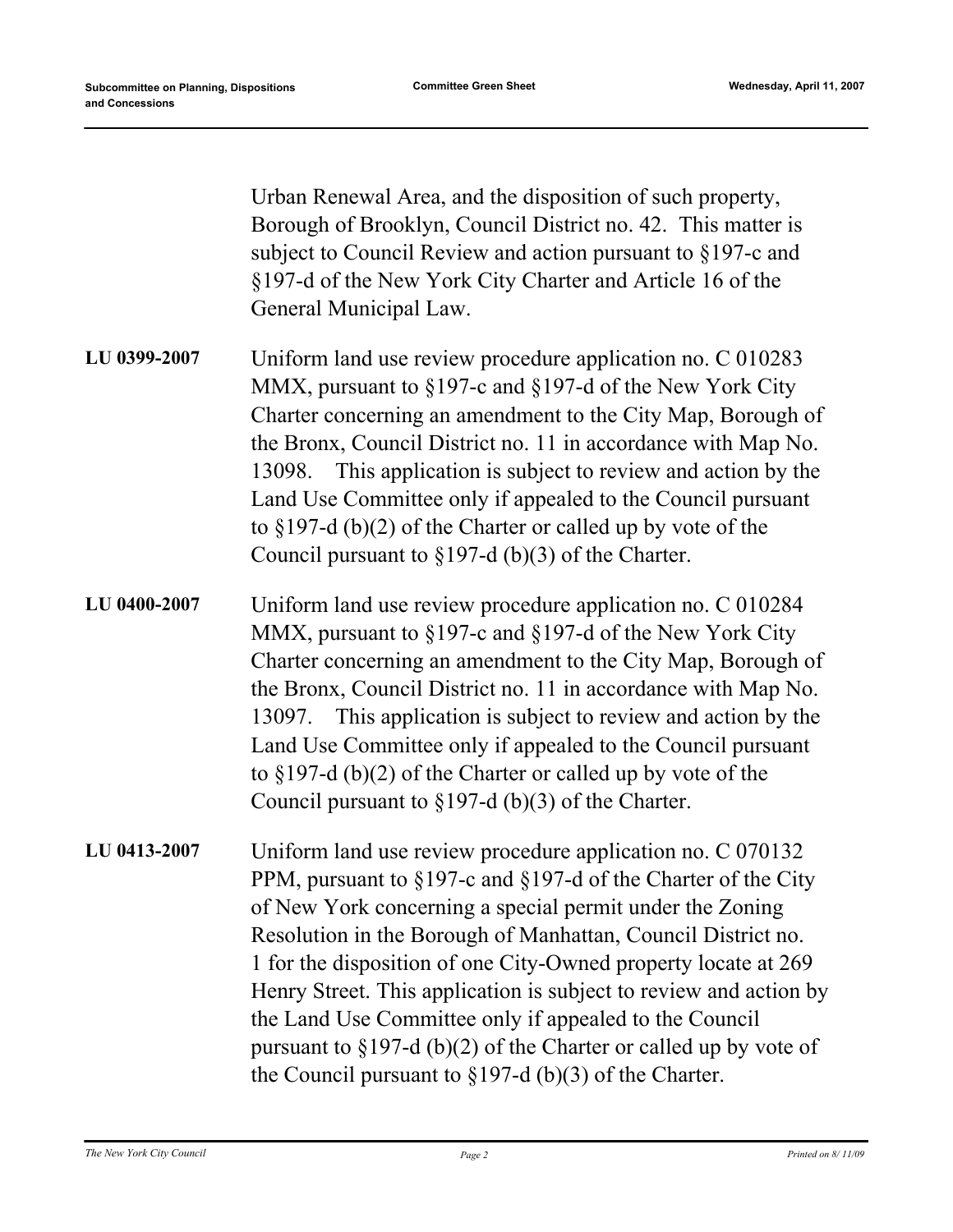| LU 0338-2006 | Application no. 20075146 HAK, an Urban Development<br>Action Area Project, located at 36 Pilling Street, 82 Desales<br>Place, 130 Cooper Street, 220 and 231 Covert Street, 994<br>Decatur Street and 556 Central Avenue, Council District no.<br>37, Borough of Brooklyn. This matter is subject to Council<br>review and action pursuant to Article 16 of the New York<br>General Municipal Law, at the request of the New York City<br>Department of Housing Preservation and Development, and<br>pursuant to Section 696 of the General Municipal Law for an<br>exemption from real property taxes. |
|--------------|---------------------------------------------------------------------------------------------------------------------------------------------------------------------------------------------------------------------------------------------------------------------------------------------------------------------------------------------------------------------------------------------------------------------------------------------------------------------------------------------------------------------------------------------------------------------------------------------------------|
| LU 0352-2006 | Application no. 20075158 HAX, an Urban Development<br>Action Area Project located at 868 East 163rd Street, Council<br>District no. 17, Borough of the Bronx. This matter is subject<br>to Council review and action pursuant to Article 16 of the New<br>York General Municipal Law, at the request of the New York<br>City Department of Housing Preservation and Development,<br>and pursuant to Section 696 of the General Municipal Law for<br>an exemption from real property taxes.                                                                                                              |
| LU 0358-2006 | Application no. 20075164 HAQ, an Urban Development<br>Action Area Project known as South Road/Sutphin Boulevard,<br>located in Community Board 12, Council District no. 28,<br>Borough of Queens. This matter is subject to Council review<br>and action pursuant to Article 16 of the New York General<br>Municipal Law, at the request of the New York City<br>Department of Housing Preservation and Development, and<br>pursuant to Section 696 of the General Municipal Law for an<br>exemption from real property taxes.                                                                          |
| LU 0359-2006 | Application no. 20075165 HAQ, an Urban Development<br>Action Area Project known as Guy Brewer North (B), located<br>in Community Board 12, Council District no. 28, Borough of<br>Queens. This matter is subject to Council review and action                                                                                                                                                                                                                                                                                                                                                           |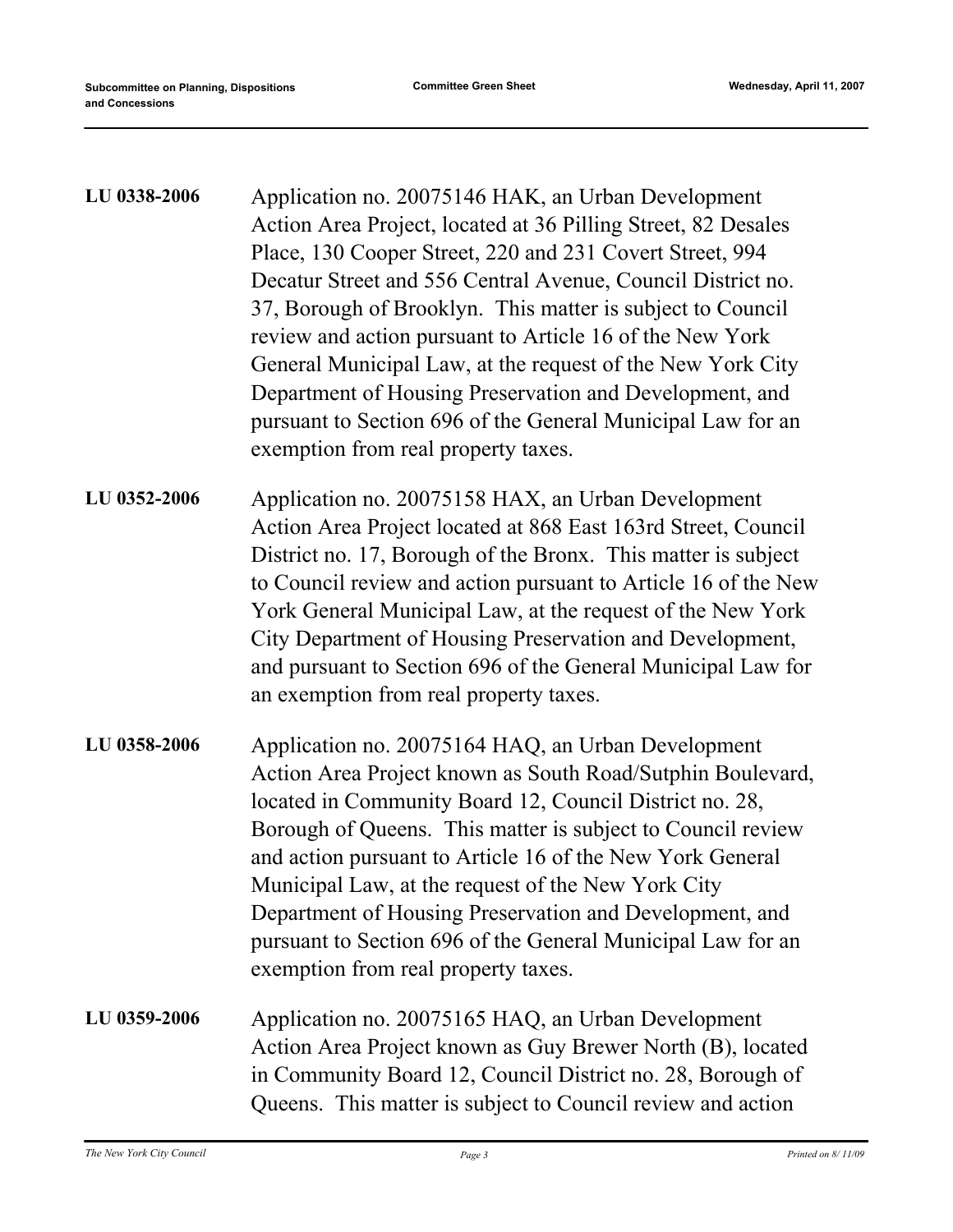pursuant to Article 16 of the New York General Municipal Law, at the request of the New York City Department of Housing Preservation and Development, and pursuant to Section 696 of the General Municipal Law for an exemption from real property taxes. Application no. 20075216 HAM, an Urban Development Action Area Project located at 14 East 125th Street, Council District no. 9, Borough of Manhattan. This matter is subject to Council review and action pursuant to Article 16 of the New York General Municipal Law, at the request of the New York City Department of Housing Preservation and Development. **LU 0378-2007** Application no. 20075263 HAK, an Urban Development Action Area Project located at 519, 515, 513 and 509 Glenmore Avenue, Council District no. 37, Borough of Brooklyn. This matter is subject to Council review and action pursuant to Article 16 of the New York General Municipal Law, at the request of the New York City Department of Housing Preservation and Development. **LU 0395-2007** Application no. 20075264 HAK, an Urban Development Action Area Project known as Ocean Hill Brownsville Cluster 6, located in Community Board 16, Council District no. 41, Borough of Brooklyn. This matter is subject to Council review and action pursuant to Article 16 of the New York General Municipal Law, at the request of the New York City Department of Housing Preservation and Development, and pursuant to Section 696 of the General Municipal Law for an exemption from real property taxes. **LU 0396-2007** Application no. 20075265 HAK, an Urban Development Action Area Project known as Lincoln Avenue, located in **LU 0397-2007**

Community Board 5, Council District no. 42, Borough of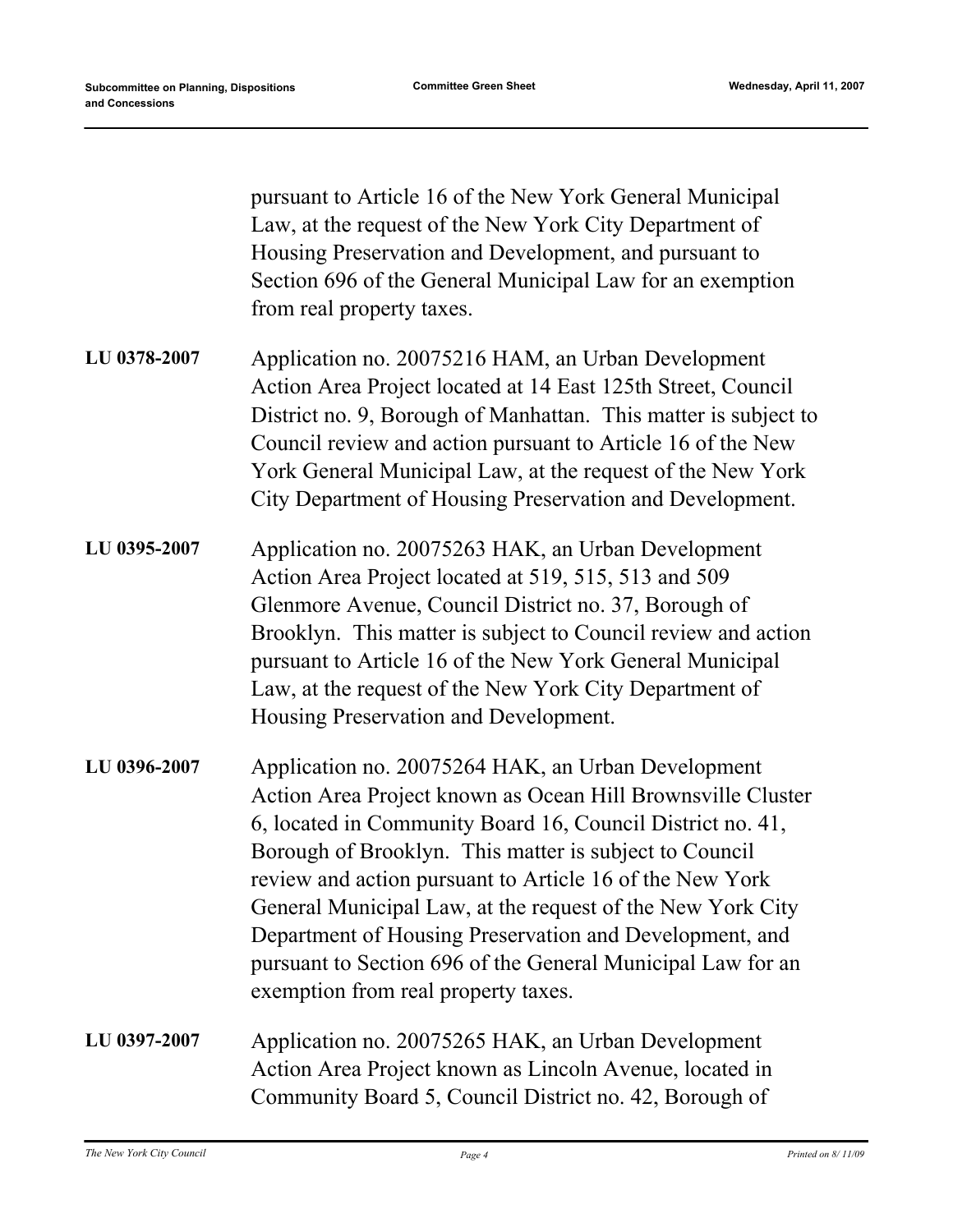Brooklyn. This matter is subject to Council review and action pursuant to Article 16 of the New York General Municipal Law, at the request of the New York City Department of Housing Preservation and Development, and pursuant to Section 696 of the General Municipal Law for an exemption from real property taxes.

- Application no. 20075312 HAK, an Urban Development Action Area Project known as Horsford Poteat ENY6A, located in Community Board 5, Council District no. 42, Borough of Brooklyn. This matter is subject to Council review and action pursuant to Article 16 of the New York General Municipal Law, at the request of the New York City Department of Housing Preservation and Development, and pursuant to Section 696 of the General Municipal Law for an exemption from real property taxes. **LU 0404-2007**
- Application no. 20075313 HAQ, an Urban Development Action Area Project known as Edgemere Phase B2, located in Community Board 14, Council District no. 31, Borough of Queens. This matter is subject to Council review and action pursuant to Article 16 of the New York General Municipal Law, at the request of the New York City Department of Housing Preservation and Development, and pursuant to Section 696 of the General Municipal Law for an exemption from real property taxes. **LU 0405-2007**
- Application no. 20075333 HAX, an Urban Development Action Area Project located at 1091 Prospect Avenue, Council District no. 17, Borough of the Bronx. This matter is subject to Council review and action pursuant to Article 16 of the New York General Municipal Law, at the request of the New York City Department of Housing Preservation and Development. **LU 0423-2007** *Preconsidered*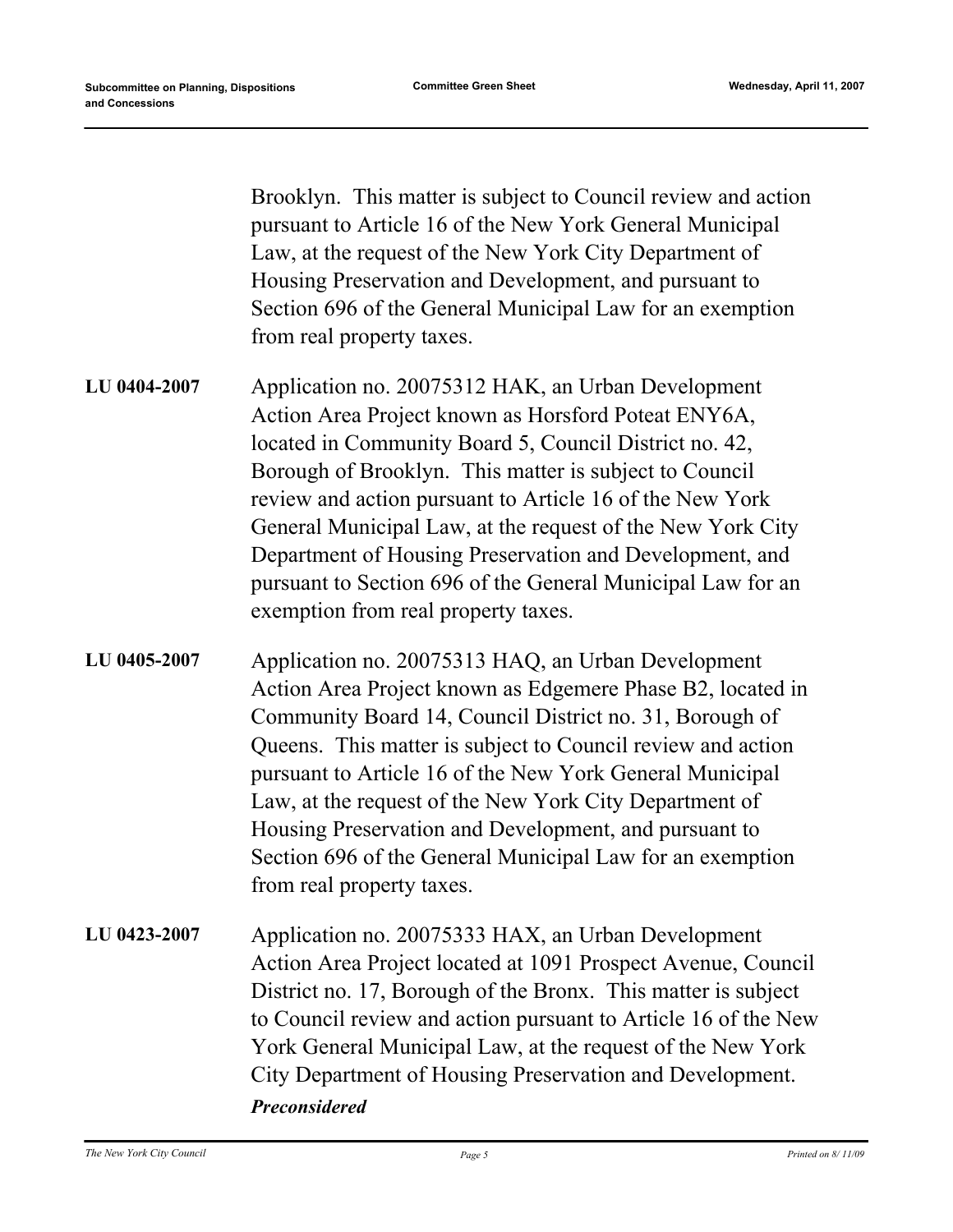| LU 0422-2007 | Application no. 20075332 HAX, an Urban Development<br>Action Area Project known as Stebbins-Prospect, L.P., located<br>in Community Board 3, Council District no. 16, Borough of<br>the Bronx. This matter is subject to Council review and action<br>pursuant to Article 16 of the New York General Municipal<br>Law, at the request of the New York City Department of<br>Housing Preservation and Development.<br><b>Preconsidered</b>                                              |
|--------------|----------------------------------------------------------------------------------------------------------------------------------------------------------------------------------------------------------------------------------------------------------------------------------------------------------------------------------------------------------------------------------------------------------------------------------------------------------------------------------------|
| LU 0424-2007 | Application no. 20075334 HAX, an Urban Development<br>Action Area Project located at 366 East 154th Street, Council<br>District no. 17, Borough of the Bronx. This matter is subject<br>to Council review and action pursuant to Article 16 of the New<br>York General Municipal Law, at the request of the New York<br>City Department of Housing Preservation and Development.<br><b>Preconsidered</b>                                                                               |
| LU 0425-2007 | Application no. 20075335 HAX, an Urban Development<br>Action Area Project located at 1134 College Avenue, 1186<br>Washington Avenue and 1254 Morris Avenue, Council District<br>no. 16, Borough of the Bronx. This matter is subject to<br>Council review and action pursuant to Article 16 of the New<br>York General Municipal Law, at the request of the New York<br>City Department of Housing Preservation and Development.<br><b>Preconsidered</b>                               |
| LU 0426-2007 | Application no. 20075336 HAK, an amendment to an Urban<br>Development Action Area Project, located at 653 and 655<br>Hinsdale Avenue, Council District no. 42, Borough of<br>Brooklyn. This matter is subject to Council review and action<br>pursuant to Article 16 of the New York General Municipal<br>Law, at the request of the New York City Department of<br>Housing Preservation and Development, and pursuant to<br>Section 696 of the General Municipal Law for an exemption |